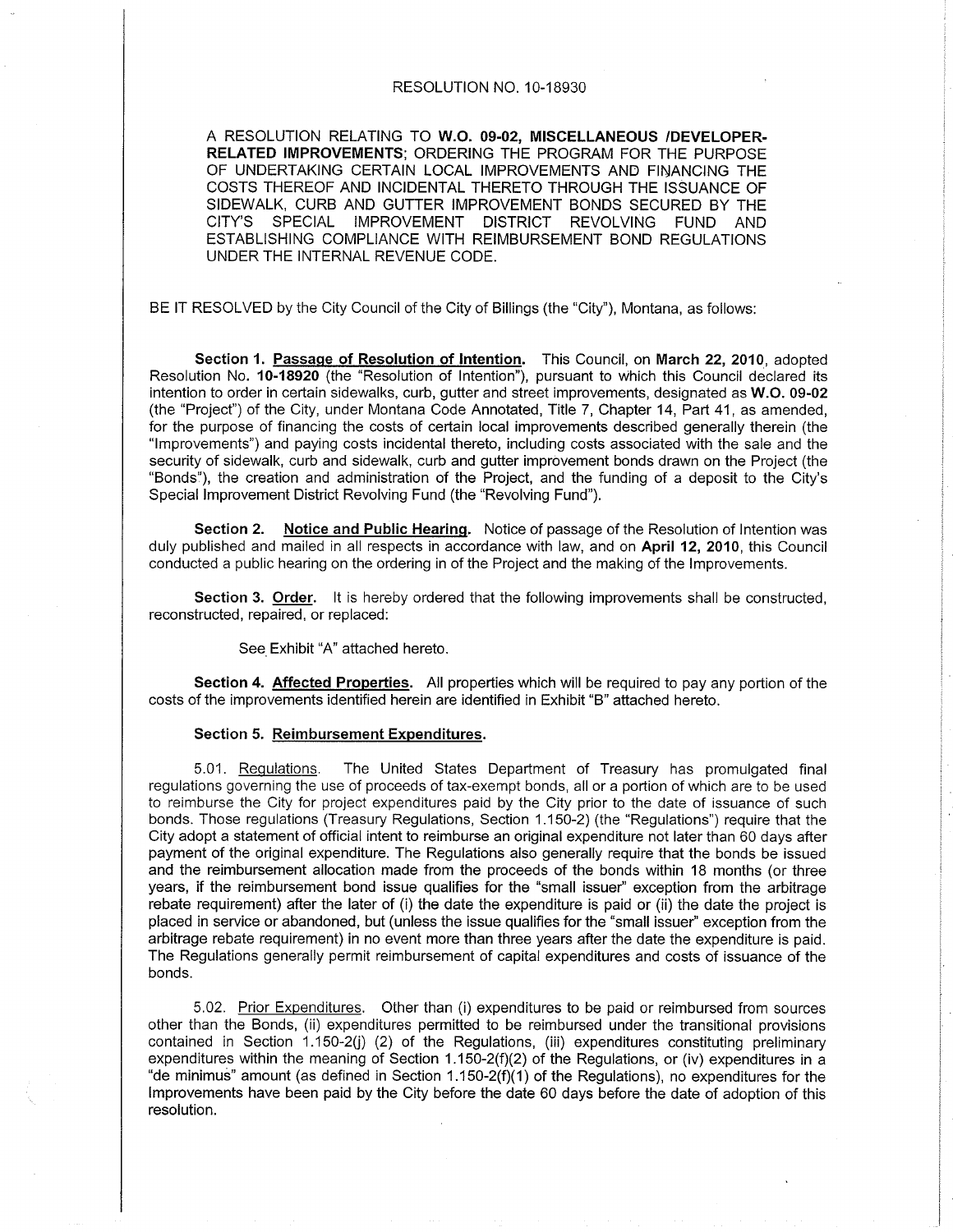5.03. Declaration of lntent. The City reasonably expects to reimburse the expenditures made for costs of the lmprovements out of the proceeds of Bonds in an estimated maximum aggregate principal amount of \$419,000 after the date of payment of all or a portion of the costs of the lmprovements. All reimbursed expenditures shall be capital expenditures, a cost of issuance of the Bonds or other expenditures eligible for reimbursement under Section  $1.150 - 2(d)(3)$  of the Regulations.

5.04. Budqetarv Matters. As of the date hereof, there are no City funds reserved, allocated on a long-term basis or otherwise set aside (or reasonably expected to be reserved, allocated on a longterm basis or otherwise set aside) to provide permanent financing for the expenditures related to the lmprovements, other than pursuant to the issuance of the Bonds. The statement of intent contained in this resolution, therefore, is determined to be consistent with the city's budgetary and financial circumstances as they exist or are reasonably foreseeable on the date hereof.

5.05. Reimbursement Allocations. The City's financial officer shall be responsible for making the "reimbursement allocations" described in the Regulations, being generally the transfer of the appropriate amount of proceeds of the bonds to reimburse the source of temporary financing used by the City to make prior payment of the costs of the lmprovements. Each allocation shall be evidenced by an entry on the official books and records of the City maintained for the Bonds or the lmprovements and shall specifically identify the actual original expenditure being reimbursed.

Section 6. Property Owner Option to Construct Improvements. Notice of passage of this Resolution shall be mailed to all affected propefty owners and said owners shall have thirty (30) days from the date of said Notice in which to install the ordered improvements at their cost and expense. In the event the owners do not take said action within the said thirty (30) day period, the City will install the improvements and will assess the costs thereof, all costs of administration and engineering and all bond issuance costs against the real propefiy.

PASSED AND ADOPTED by the City Council of the City of Billings, Montana, this 26<sup>th</sup> day of April 2010.



BY Cari martin

Cari Martin, City Clerk

THE CITY OF BILLINGS:

Ry Hamas W. Hanel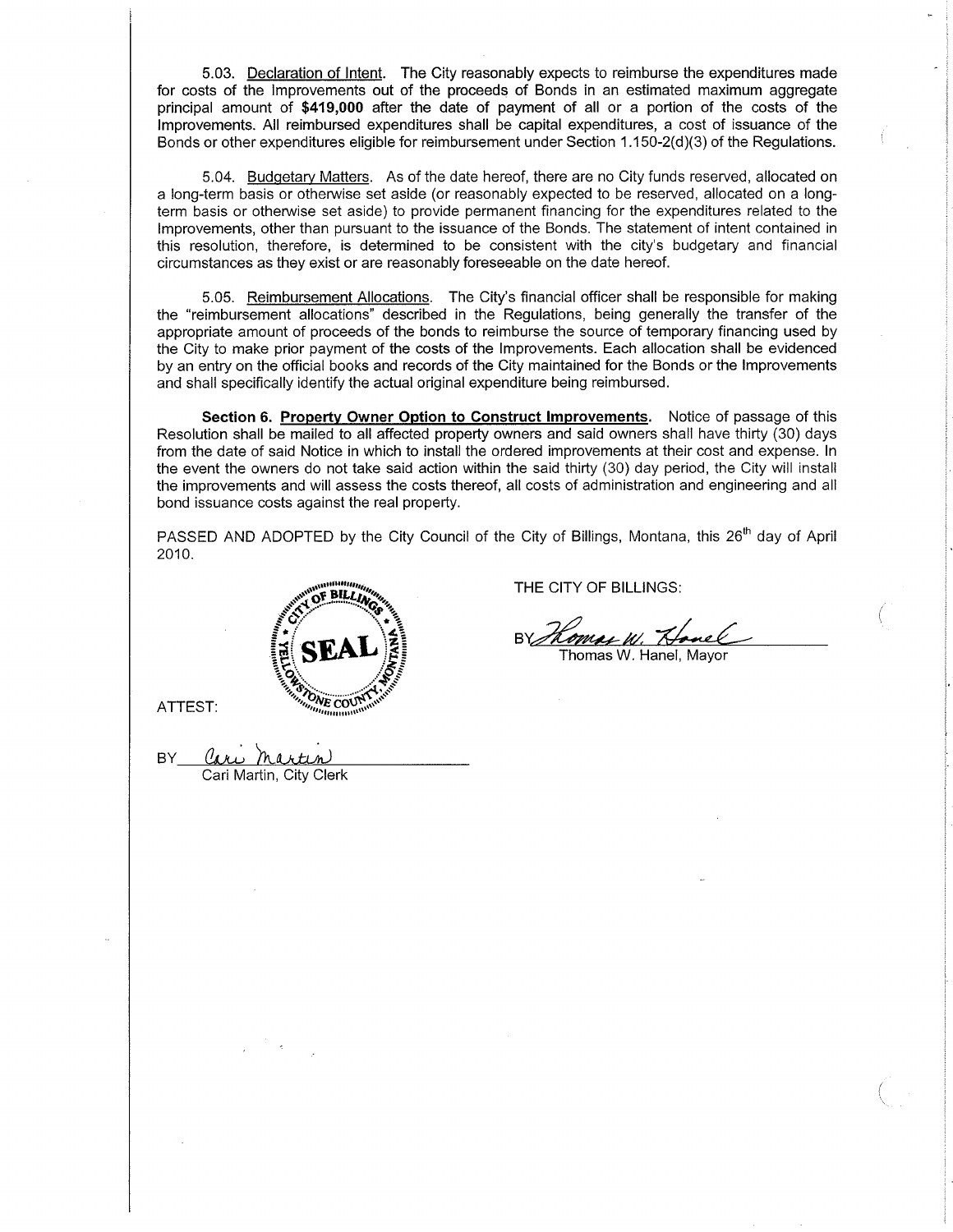# Exhibit A

## Location of Work

## WO 09-02 Miscellaneous and Developer Related

- 1) SIDEWALK: 1828 Alderson Avenue  $*$  1236 North 31<sup>st</sup> Street  $*$  617 Nelson Drive  $*$  2022 13<sup>th</sup> ST W  $*$ 3624 Flagstone (Dev. Rel.) \* 1315 2<sup>ND</sup> St W \* 2130 Poly Drive (Dev. Rel.) \* 2521 8<sup>th</sup> Avenue North (Dev. Rel.)\* 5859 Ironwood Drive (Dev. Rel.)\* 5835 Ironwood Drive (Dev. Rel.)\* 1012 & 1014 N  $23<sup>rd</sup>$  Street<sup>\*</sup> 2189 Pheasant Drive  $*$  2159 Pueblo Drive (Dev. Rel.)  $*$  2901 Thousand Oaks  $*$  623 Cook Avenue \* 1931 Gleneagles Drive \* 3115 9'n Avenue South \* 546 Custer Avenue \* Various Olympic Park Walkways Behind 3648 Gladiator Circle \* 617 Nelson Drive \* 1803 AvenueD\* <sup>3414</sup> 5<sup>th</sup> Avenue South \* 1201 Burlington Avenue \* 702 Howard Avenue \* 2159 Pueblo Drive \*
- 2) CURB & GUTTER: 542 Tabriz Drive \* 621 Nelson Drive \* 522, 514, 506 Howard Avenue \*
- 3) DRIVEWAY APRON: 5246 Sacagawea Drive \* 3733 Poly Dr (Dev. Rel.) \*2039 Broadwater Avenue (Dev. Rel.) \* 1046 Calico Drive \* 3004 Marguerite Blvd \* 3210 Durland Drive \* 2071 Rosebud Dr "2602 Yellowstone Avenue \* 2008 &2014 Colton Blvd \* 1035 Alderson Avenue \*
- 4) SIDEWALK, CURB & GUTTER: East side of N 22<sup>nd</sup> Street from 1<sup>ST</sup> Avenue North to 2<sup>nd</sup> Avenue North \* 514 Houle Street \* South Side of Montana Avenue between N 26<sup>th</sup> Street and N 24<sup>th</sup> Street \* North Side of Monad Road between Berthoud Drive and 24<sup>th</sup> Street West \* 1913 Avenue D \* 142 Clark Avenue \* 206 Clark Avenue. 2537 Broadwater Avenue (Dev. Rel.) " 4128 Corbin Drive . <sup>2700</sup> Grand Avenue (Dev. Rel.) \* 2505 46'n St W \* 2202 Pine Street \* 2514 Ridgewood Lane \* <sup>2604</sup> Ridgewood Lane \* 4408 Murphy Avenue \* 1842 Avenue C \* 2110 Custer Avenue \*
- 5) ADA Compliant W/C ramps: N/E corner of Broadwater Avenue &  $15<sup>th</sup>$  St W  $*$  N/W corner of Broadwater Avenue and  $14^{\text{th}}$  St W \*2203 & 2303 1<sup>ST</sup> Avenue S \* 1521 S 32<sup>nd</sup> ST W (2) (Dev. Rel.) \* 150 31<sup>st</sup> St W (Dev. Rel.) \* 2690 King Avenue W. (Dev. Rel.) \* 704 N 25<sup>th</sup> Street \* 2202 Pine Street  $*$  3115 9<sup>th</sup> Avenue South  $*$  1802 Avenue F $*$
- 6) SIDEWALK, CURB & GUTTER, DRIVEWAY APRONS: 1021 Alderson Avenue \* 1501 Avenue D \* 3635 Montana Avenue (DEV. REL.) \* 2702 4<sup>th</sup> Avenue N \* 749 Mattson Drive (Dev. Rel.) \* 1826 Grand Avenue (Dev. Rel.) \* 2425 Central Avenue (Dev. Rel.) \* 3103 Reimers Park Drive (Dev. Rel.)\* <sup>431</sup>Rimrock Road \* 703 Parkhill Drive \*1808 & 1807 Avenue D " 2910 Reimers Park Drive (Dev. Rel.) \* 141 Glenhaven Drive \* 149 Glenhaven Drive \* 2609 Cook Avenue \* 218 & 224 N 23<sup>rd</sup> Street \*  $2416$  & 2428 11<sup>th</sup> St W  $*$  6149 Masters Blvd  $*$  North side of Avenue F between 16<sup>th</sup> St W and 17<sup>Th</sup> ST W \* 27 N27th Street \* East Side of South 37<sup>th</sup> St. from 1<sup>st</sup> Avenue South to 2<sup>nd</sup> Avenue South \* <br>East Side of South 30<sup>th</sup> Street between 4<sup>th</sup> Avenue South & 5<sup>th</sup> Avenue South \* Both sides of Parkhill Drive between Virginia Lane and 6<sup>th</sup> Street West \* 1802 Avenue F \* 2007 Grand Avenue \* 2143 Beloit Drive \*
- 7) ALLEY APRONS: North Side of Miles Avenue, between 19<sup>th</sup> ST W and Glee Place \* West side of 15<sup>th</sup> Street W between Avenue D and Avenue E  $*$  West Side of 14<sup>th</sup> ST W between Grand Avenue and Avenue B \* 2143 Beloit Drive \* 226 Nantucket Court (Dev. Rel.) \* East side of Santa Fe Drive between ElDorado Drive and Fair park Drive \* Nofth side of Fair Park Drive between Ardmore Drive and Pecos Place \* West side of 7<sup>th</sup> St W between Parkhill Drive and Beverly Hills Blvd \*
- 8) CURB & GUTTER, SIDEWALK, ALLEY APRONS, DRIVE APRONS: West side of 17<sup>th</sup> ST West between Colton Boulevard and Poly Drive \*
- 9) SIDEWALK, CURB & GUTTER, ALLEY APRONS: South side of South 6<sup>th</sup> Avenue South & North side of 7<sup>th</sup> Avenue South, Between South 36<sup>th</sup> Street to South 37<sup>th</sup> Street \*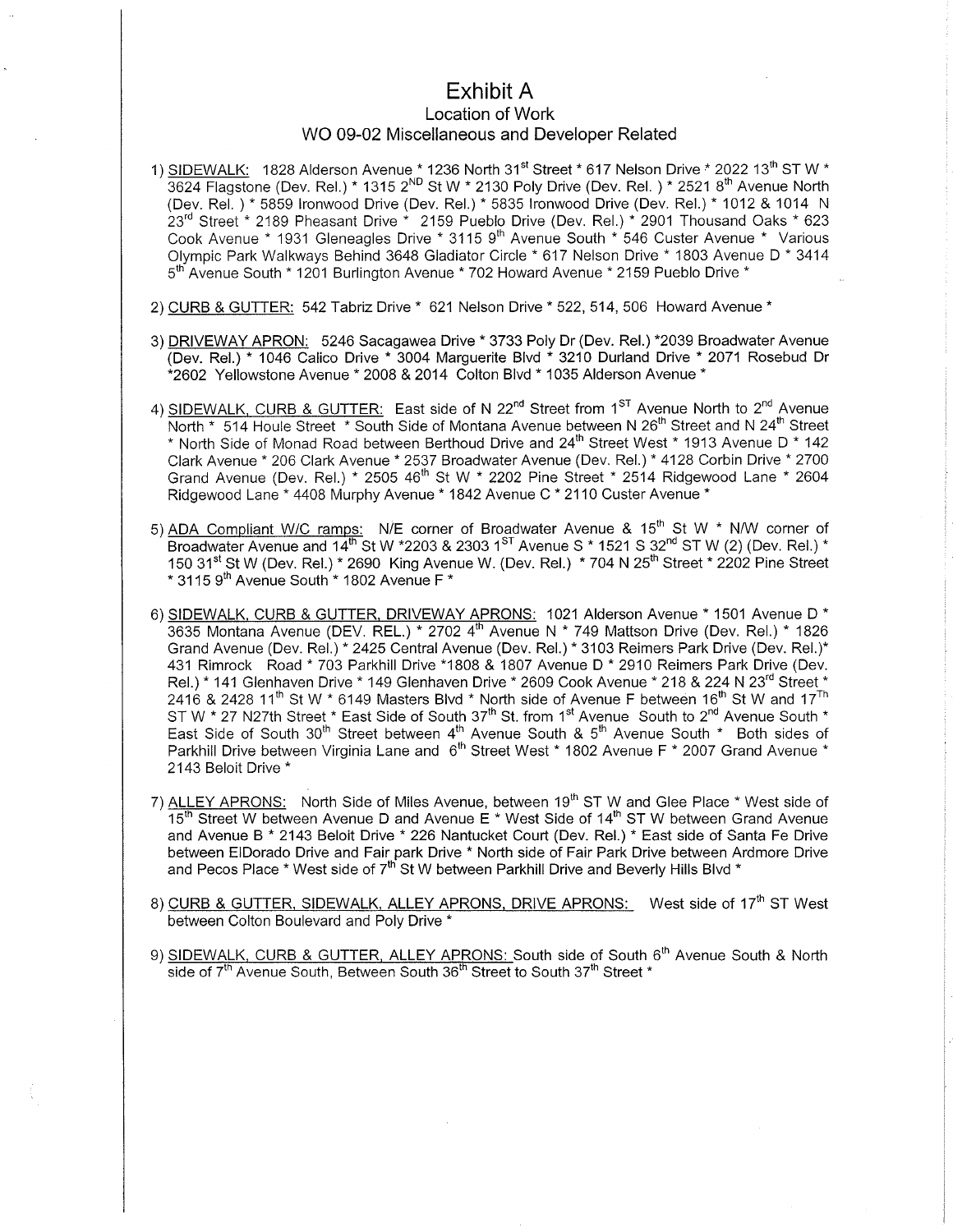| <b>Exhibit B</b><br>WO 09-02 Misc/Developer Related |            |                 |            |                                |             |                     |
|-----------------------------------------------------|------------|-----------------|------------|--------------------------------|-------------|---------------------|
| Tax                                                 | <b>SID</b> | SID Pay-<br>off | Delinquent | WO 09-02-<br><b>Assessment</b> |             |                     |
| Code                                                | #          | (A)             | (B)        | (C)                            | $A + B + C$ | <b>Market Value</b> |
| A00257                                              |            |                 |            | \$6,401.82                     | \$6,401.82  | \$249,180.00        |
| A00407                                              |            |                 |            | \$3,714.42                     | \$3,714.42  | \$49,693.00         |
| A00408                                              |            |                 |            | \$1,330.09                     | \$1,330.09  | \$120,961.00        |
| A00571                                              |            |                 |            | \$2,682.15                     | \$2,682.15  | \$33,663.00         |
| A00572                                              |            |                 |            | \$2,682.15                     | \$2,682.15  | \$35,076.00         |
| A00573                                              |            |                 |            | \$2,682.15                     | \$2,682.15  | \$295,205.00        |
| A00804                                              | 1334       | \$2,986.73      | \$0.00     | \$0.00                         | \$2,986.73  | \$10,518,736.00     |
| A00886A                                             |            |                 |            | \$0.00                         | \$0.00      | \$43,388.00         |
| A00887                                              |            |                 |            | \$0.00                         | \$0.00      | \$202,453.00        |
| A01458                                              |            |                 |            | \$1,072.86                     | \$1,072.86  | \$43,579.00         |
| A01618                                              |            |                 |            | \$484.08                       | \$484.08    | \$21,066.00         |
| A01619                                              |            |                 |            | \$484.08                       | \$484.08    | \$45,411.00         |
| A01620                                              |            |                 |            | \$484.08                       | \$484.08    | \$44,398.00         |
| A01621                                              |            |                 |            | \$484.08                       | \$484.08    | \$32,923.00         |
| A01622                                              |            |                 |            | \$484.08                       | \$484.08    | \$33,985.00         |
| A01623                                              |            |                 |            | \$484.08                       | \$484.08    | \$34,747.00         |
| A01624                                              |            |                 |            | \$11,289.90                    | \$11,289.90 | \$10,138.00         |
| A01624A                                             |            |                 |            | \$484.08                       | \$484.08    | \$50,760.00         |
| A01625                                              |            |                 |            | \$484.08                       | \$484.08    | \$59,179.00         |
| A01626                                              |            |                 |            | \$484.08                       | \$484.08    | \$73,353.00         |
| A01627                                              |            |                 |            | \$726.13                       | \$726.13    | \$36,918.00         |
| A01777                                              |            |                 |            | \$1,931.14                     | \$1,931.14  | \$59,765.00         |
| A02843A                                             |            |                 |            | \$1,849.28                     | \$1,849.28  | \$168,205.00        |
| A04575                                              |            |                 |            | \$895.20                       | \$895.20    | \$74,869.00         |
| A04576                                              |            |                 |            | \$194.07                       | \$194.07    | \$70,613.00         |
| A04577                                              |            |                 |            | \$199.14                       | \$199.14    | \$67,615.00         |
| A04578                                              |            |                 |            | \$190.37                       | \$190.37    | \$68,094.00         |
| A04579                                              |            |                 |            | \$204.50                       | \$204.50    | \$81,262.00         |
| A04580                                              |            |                 |            | \$177.67                       | \$177.67    | \$71,561.00         |
| A04581                                              |            |                 |            | \$286.93                       | \$286.93    | \$88,467.00         |
| A04582                                              |            |                 |            | \$264.76                       | \$264.76    | \$75,954.00         |
| A04583                                              |            |                 |            | \$195.39                       | \$195.39    | \$67,043.00         |
| A04584                                              |            |                 |            | \$196.04                       | \$196.04    | \$78,671.00         |
| A04585                                              |            |                 |            | \$187.39                       | \$187.39    | \$73,205.00         |
| A04586                                              |            |                 |            | \$176.85                       | \$176.85    | \$63,366.00         |
| A04587                                              |            |                 |            | \$176.85                       | \$176.85    | \$69,918.00         |
| A04588                                              |            |                 |            | \$176.85                       | \$176.85    | \$66,789.00         |
| A04589                                              |            |                 |            | \$176.85                       | \$176.85    | \$65,715.00         |
| A04590                                              |            |                 |            | \$176.85                       | \$176.85    | \$84,611.00         |
| A04591                                              |            |                 |            | \$176.85                       | \$176.85    | \$67,843.00         |
| A04592                                              |            |                 |            | \$176.85                       | \$176.85    | \$69,707.00         |
| A04593                                              |            |                 |            | \$176.85                       | \$176.85    | \$71,140.00         |
| A04594                                              |            |                 |            | \$176.85                       | \$176.85    | \$67,096.00         |
| A04595                                              |            |                 |            | \$314.71                       | \$314.71    | \$76,902.00         |
| A04596                                              |            |                 |            | \$183.65                       | \$183.65    | \$74,784.00         |
| A04597                                              |            |                 |            | \$183.65                       | \$183.65    | \$73,742.00         |

.,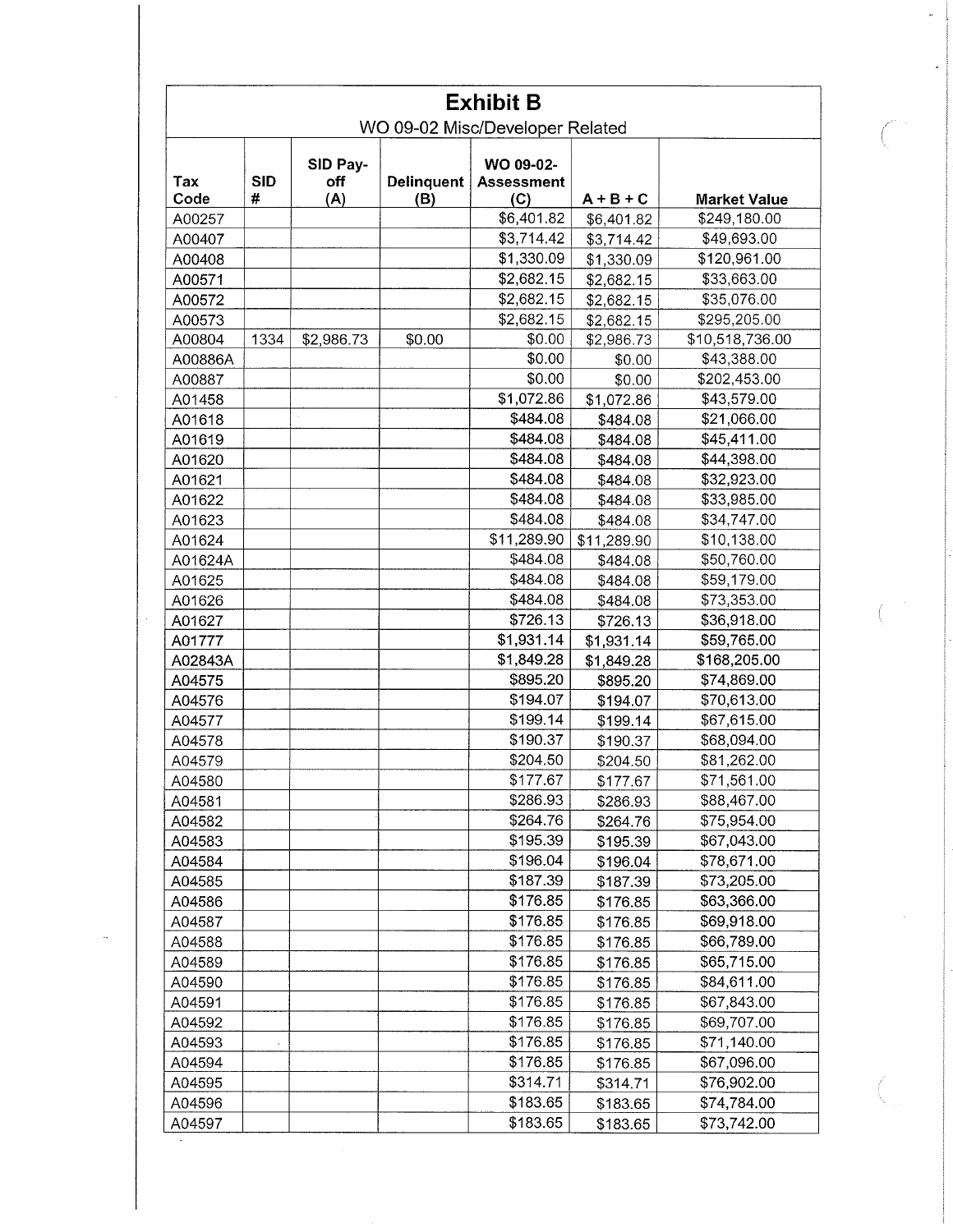| A04598           |      |          |        | \$216.98   | \$216.98                 | \$72,414.00  |
|------------------|------|----------|--------|------------|--------------------------|--------------|
| A04599           |      |          |        | \$183.65   | \$183.65                 | \$66,264.00  |
| A04600           |      |          |        | \$163.99   | \$163.99                 | \$69,992.00  |
| A04601           |      |          |        | \$186.04   | \$186.04                 | \$69,139.00  |
| A04602           |      |          |        | \$141.31   | \$141.31                 | \$61,144.00  |
| A04603           |      |          |        | \$163.99   | \$163.99                 | \$61,618.00  |
| A04604           |      |          |        | \$265.27   | \$265.27                 | \$78,323.00  |
| A04724           |      |          |        | \$1,963.63 | \$1,963.63               | \$66,610.00  |
| A04792           |      |          |        | \$1,859.19 | \$1,859.19               | \$74,753.00  |
| A04796           |      |          |        | \$886.72   | \$886.72                 | \$63,009.00  |
| A04798           |      |          |        | \$2,547.71 | \$2,547.71               | \$67,138.00  |
| A04800           |      |          |        | \$1,101.30 | \$1,101.30               | \$70,076.00  |
| A04801           |      |          |        | \$1,451.16 | \$1,451.16               | \$66,937.00  |
| A04818           |      |          |        | \$2,220.47 | \$2,220.47               | \$71,287.00  |
| A04824           |      |          |        | \$287.82   | \$287.82                 | \$70,382.00  |
| A04825           |      |          |        | \$1,537.77 | \$1,537.77               | \$67,397.00  |
| A04860           |      |          |        | \$875.74   | \$875.74                 | \$254,373.00 |
|                  |      |          |        | \$357.62   | \$357.62                 | \$106,764.00 |
| A04870<br>A04965 |      |          |        | \$2,208.78 | \$2,208.78               | \$96,904.00  |
|                  |      |          |        | \$2,208.79 |                          | \$84,602.00  |
| A04965A          |      |          |        | \$3,782.57 | \$2,208.79<br>\$3,782.57 | \$54,498.00  |
| A04966           |      |          |        | \$1,195.23 |                          | \$69,602.00  |
| A04967           |      |          |        | \$5,078.63 | \$1,195.23               | \$60,523.00  |
| A04968           |      |          |        |            | \$5,078.63               |              |
| A04969           |      |          |        | \$0.00     | \$0.00                   | \$62,544.00  |
| A04970           |      |          |        | \$1,931.91 | \$1,931.91               | \$55,547.00  |
| A04971           |      |          |        | \$894.05   | \$894.05                 | \$73,393.00  |
| A04999           |      |          |        | \$2,304.91 | \$2,304.91               | \$54,949.00  |
| A05001           |      |          |        | \$2,879.80 | \$2,879.80               | \$16,042.00  |
| A05003           |      |          |        | \$6,583.42 | \$6,583.42               | \$60,828.00  |
| A05004           | 2101 | \$971.81 | \$0.00 | \$7,380.75 | \$8,352.56               | \$102,346.00 |
| A06301           |      |          |        | \$7,015.10 | \$7,015.10               | \$78,829.00  |
| A06493           |      |          |        | \$6,112.38 | \$6,112.38               | \$95,734.00  |
| A06494           |      |          |        | \$216.33   | \$216.33                 | \$108,858.00 |
| A06495           |      |          |        | \$236.31   | \$236.31                 | \$111,620.00 |
| A06496           |      |          |        | \$236.31   | \$236.31                 | \$126,922.00 |
| A06497           |      |          |        | \$236.31   | \$236.31                 | \$103,888.00 |
| A06498           |      |          |        | \$236.31   | \$236.31                 | \$103,813.00 |
| A06499           |      |          |        | \$236.31   | \$236.31                 | \$101,665.00 |
| A06500A          |      |          |        | \$145.79   | \$145.79                 | \$61,604.00  |
| A06500B          |      |          |        | \$145.61   | \$145.61                 | \$87,309.00  |
| A06500E          |      |          |        | \$145.79   | \$145.79                 | \$80,546.00  |
| A06500F          |      |          |        | \$145.61   | \$145.61                 | \$78,250.00  |
| A06501           |      |          |        | \$216.50   | \$216.50                 | \$92,649.00  |
| A06502           |      |          |        | \$4,013.52 | \$4,013.52               | \$79,226.00  |
| A06503           |      |          |        | \$4,758.94 | \$4,758.94               | \$106,047.00 |
| A06504           |      |          |        | \$278.32   | \$278.32                 | \$81,904.00  |
| A06505           |      |          |        | \$278.32   | \$278.32                 | \$96,620.00  |
| A06506           |      |          |        | \$278.32   | \$278.32                 | \$85,647.00  |
| A06509           |      |          |        | \$269.78   | \$269.78                 | \$102,488.00 |
| A06510           |      |          |        | \$278.32   | \$278.32                 | \$122,182.00 |
| A06511           |      |          |        | \$278.32   | \$278.32                 | \$106,141.00 |
| A06512           |      |          |        | \$278.32   | \$278.32                 | \$87,582.00  |
| A06513           |      |          |        | \$285.87   | \$285.87                 | \$131,148.00 |

 $\bar{\gamma}$ 

i<br>H

Ť,

 $\frac{1}{2}$ 

 $\mathcal{A}^{(1)}$ 

 $\sim$   $\omega$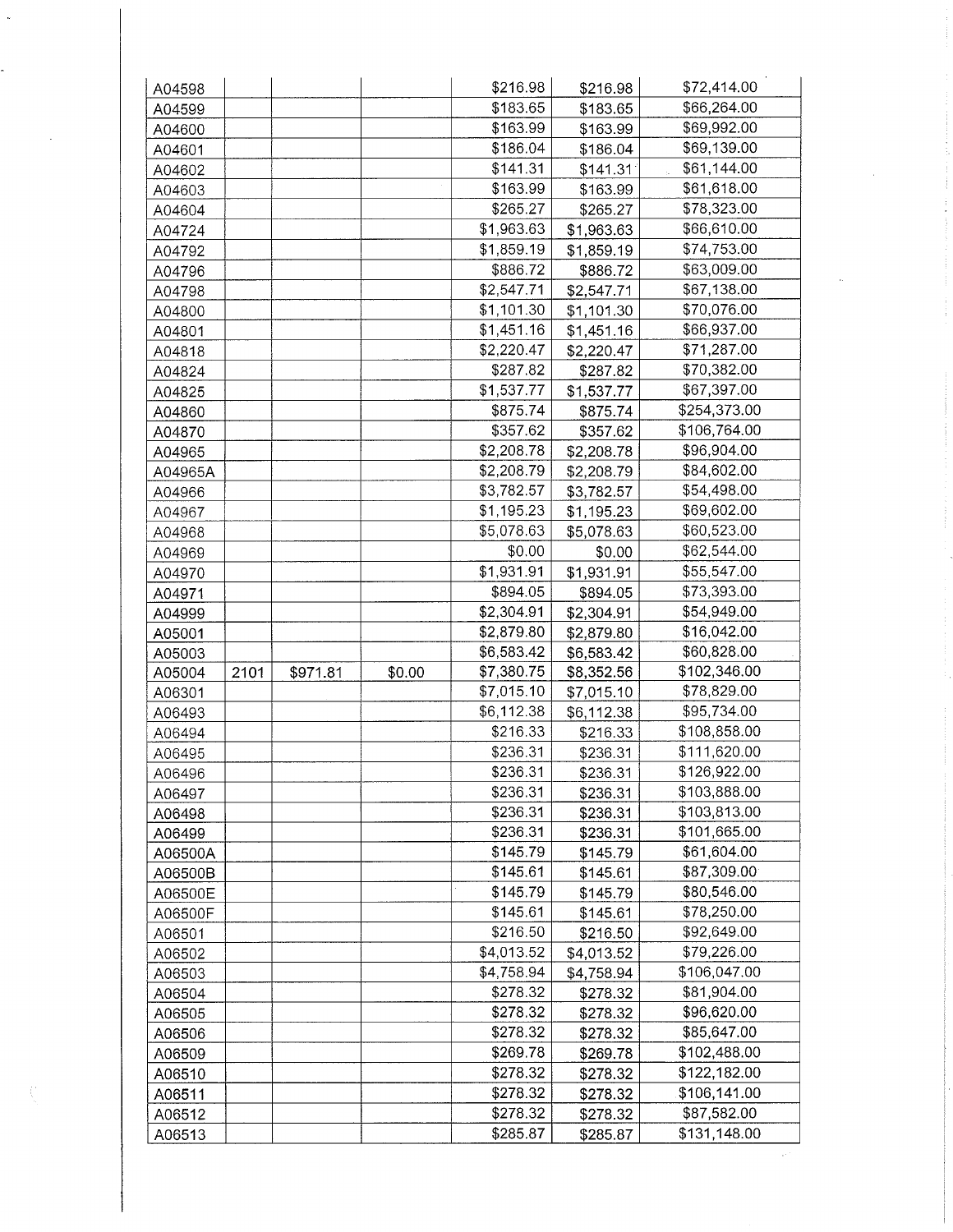| A06514  |      |            |        | \$10,343.92 | \$10,343.92 | \$97,419.00  |
|---------|------|------------|--------|-------------|-------------|--------------|
| A06520B |      |            |        | \$7,331.85  | \$7,331.85  | \$129,229.00 |
| A06520E |      |            |        | \$17,311.68 | \$17,311.68 | \$97,390.00  |
| A06560  |      |            |        | \$257.93    | \$257.93    | \$97,926.00  |
| A06645  |      |            |        | \$527.51    | \$527.51    | \$253,337.00 |
| A06648  |      |            |        | \$182.30    | \$182.30    | \$37,833.00  |
| A06649  |      |            |        | \$178.68    | \$178.68    | \$64,263.00  |
| A06650  |      |            |        | \$179.35    | \$179.35    | \$35,653.00  |
| A06651  |      |            |        | \$539.08    | \$539.08    | \$264,557.00 |
| A06654  |      |            |        | \$534.46    | \$534.46    | \$301,290.00 |
| A06656  |      |            |        | \$182.30    | \$182.30    | \$105,725.00 |
|         |      |            |        | \$182.30    | \$182.30    | \$59,385.00  |
| A06657  |      |            |        | \$182.30    | \$182.30    | \$32,101.00  |
| A06658  |      |            |        | \$182.30    |             | \$65,137.00  |
| A06659  |      |            |        |             | \$182.30    |              |
| A06660  |      |            |        | \$182.30    | \$182.30    | \$56,078.00  |
| A06661  |      |            |        | \$182.30    | \$182.30    | \$56,709.00  |
| A06662  |      |            |        | \$182.30    | \$182.30    | \$54,857.00  |
| A06663  |      |            |        | \$182.30    | \$182.30    | \$56,710.00  |
| A06664  |      |            |        | \$182.30    | \$182.30    | \$61,934.00  |
| A06665  |      |            |        | \$182.30    | \$182.30    | \$54,845.00  |
| A06666  |      |            |        | \$182.30    | \$182.30    | \$52,707.00  |
| A06667  |      |            |        | \$182.30    | \$182.30    | \$54,372.00  |
| A06868  |      |            |        | \$518.11    | \$518.11    | \$77,460.00  |
| A07111  |      |            |        | \$2,830.79  | \$2,830.79  | \$58,891.00  |
| A07237  |      |            |        | \$1,587.83  | \$1,587.83  | \$45,755.00  |
| A07663  | 2101 | \$171.21   | \$0.00 | \$686.37    | \$857.58    | \$74,099.00  |
| A07738  |      |            |        | \$192.55    | \$192.55    | \$74,806.00  |
| A07739  |      |            |        | \$231.05    | \$231.05    | \$88,637.00  |
| A07740  |      |            |        | \$192.55    | \$192.55    | \$76,880.00  |
| A07741  |      |            |        | \$192.55    | \$192.55    | \$79,556.00  |
| A07742  |      |            |        | \$192.55    | \$192.55    | \$79,103.00  |
| A07743  |      |            |        | \$179.71    | \$179.71    | \$76,511.00  |
| A07744  |      |            |        | \$154.04    | \$154.04    | \$74,163.00  |
| A07746  |      |            |        | \$154.04    | \$154.04    | \$60,112.00  |
| A07747  |      |            |        | \$236.18    | \$236.18    | \$92,206.00  |
| A07748  |      |            |        | \$217.70    | \$217.70    | \$76,384.00  |
| A07749  |      |            |        | \$222.04    | \$222.04    | \$82,357.00  |
| A07750  |      |            |        | \$241.46    | \$241.46    | \$79,977.00  |
| A07751  |      |            |        | \$220.16    | \$220.16    | \$75,479.00  |
| A07752  |      |            |        | \$190.05    | \$190.05    | \$80,125.00  |
| A07753  |      |            |        | \$265.53    | \$265.53    | \$88,719.00  |
| A07754  |      |            |        | \$217.05    | \$217.05    | \$86,813.00  |
|         |      |            |        | \$155.78    | \$155.78    | \$70,918.00  |
| A07755  |      |            |        | \$2,682.15  | \$2,682.15  | \$70,613.00  |
| A07906  |      |            |        |             |             |              |
| A07907  |      |            |        | \$1,609.29  | \$1,609.29  | \$60,165.00  |
| A08167  |      |            |        | \$0.00      | \$0.00      | \$92,714.00  |
| A08276  |      |            |        | \$1,555.64  | \$1,555.64  | \$77,922.00  |
| A08753  | 2701 | \$467.98   | \$0.00 | \$5,198.51  | \$5,666.49  | \$19,143.00  |
| A08754  | 2701 | \$233.99   | \$0.00 | \$2,020.04  | \$2,254.03  | \$33,461.00  |
| A08755  | 2701 | \$233.99   | \$0.00 | \$970.42    | \$1,204.41  | \$39,923.00  |
| A08756  | 2701 | \$233.99   | \$0.00 | \$1,850.42  | \$2,084.41  | \$57,214.00  |
| A08757  | 2701 | \$7,760.23 | \$0.00 | \$1,029.94  | \$8,790.17  | \$31,904.00  |
| A09050  |      |            |        | \$2,260.62  | \$2,260.62  | \$72,909.00  |

 $\ddot{\phantom{0}}$ 

 $\left(\right)$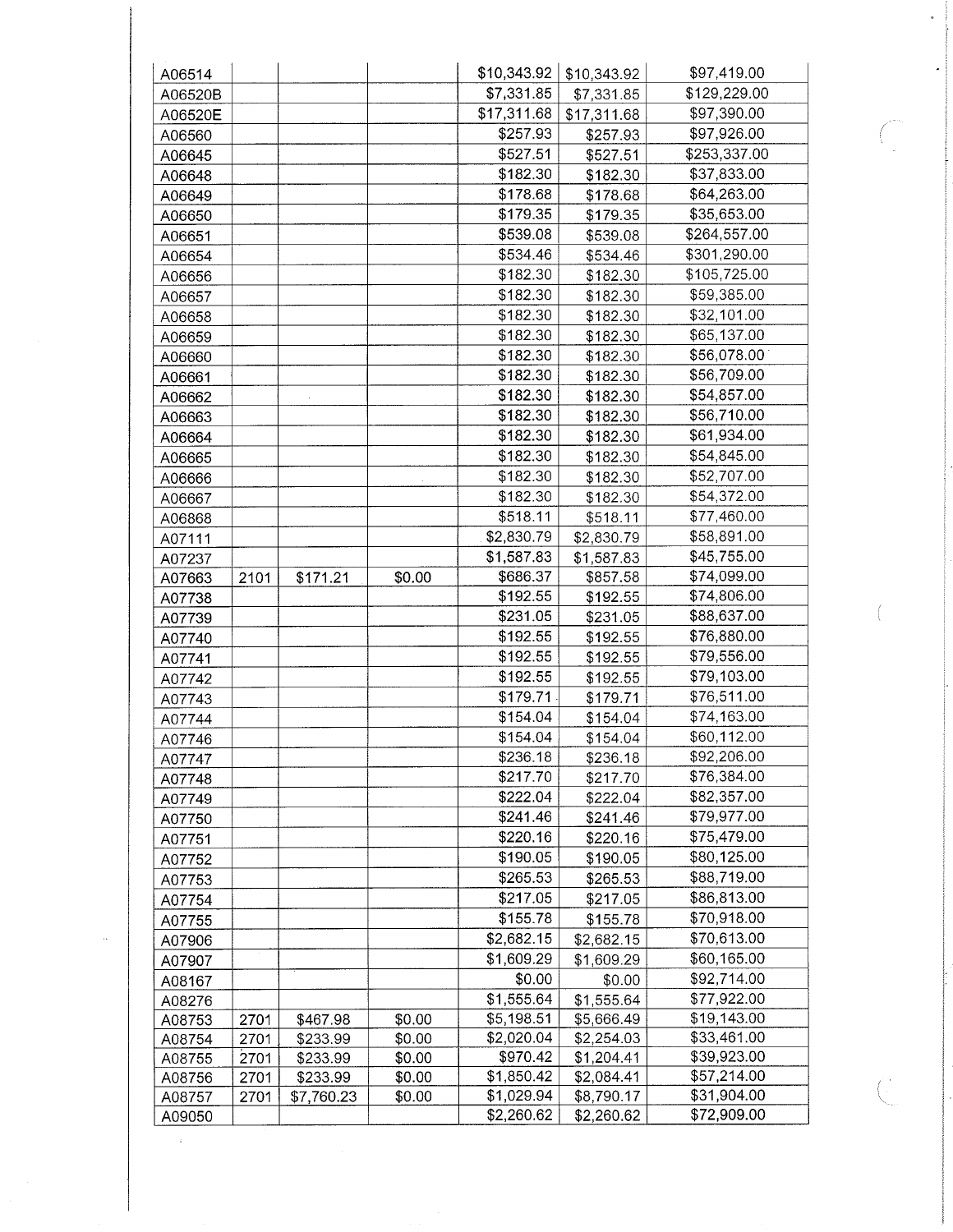| A09051  | \$2,260.62  | \$2,260.62  | \$67,852.00    |
|---------|-------------|-------------|----------------|
| A09290  | \$0.00      | \$0.00      | \$720,124.00   |
| A09847  | \$3,376.70  | \$3,376.70  | \$65,410.00    |
| A09848  | \$670.54    | \$670.54    | \$79,271.00    |
| A09849  | \$607.52    | \$607.52    | \$81,495.00    |
| A09883  | \$811.75    | \$811.75    | \$75,164.00    |
| A09895  | \$1,760.02  | \$1,760.02  | \$77,217.00    |
| A10299  | \$2,398.99  |             | \$74,795.00    |
|         | \$882.41    | \$2,398.99  |                |
| A10322  |             | \$882.41    | \$74,173.00    |
| A10723  | \$4,458.60  | \$4,458.60  | \$30,916.00    |
| A10848  | \$7,626.59  | \$7,626.59  | \$333,612.00   |
| A10861  | \$1,487.56  | \$1,487.56  | \$61,629.00    |
| A12451  | \$943.80    | \$943.80    | \$54,002.00    |
| A12544  | \$254.99    | \$254.99    | \$104,457.00   |
| A12545  | \$238.08    | \$238.08    | \$110,521.00   |
| A12648  | \$9,239.83  | \$9,239.83  | \$754,790.00   |
| A12687  | \$894.05    | \$894.05    | \$89,351.00    |
| A12689  | \$393.17    | \$393.17    | \$75,352.00    |
| A12690  | \$2,027.22  | \$2,027.22  | \$102,055.00   |
| A12691  | \$2,056.31  | \$2,056.31  | \$87,919.00    |
| A12692  | \$2,765.62  | \$2,765.62  | \$75,500.00    |
| A12693  | \$2,111.18  | \$2,111.18  | \$68,168.00    |
| A12694  | \$3,571.88  | \$3,571.88  | \$82,747.00    |
| A12695  | \$10,274.98 | \$10,274.98 | \$66,400.00    |
| A12918  | \$1,970.74  | \$1,970.74  | \$107,722.00   |
| A12923  | \$223.52    | \$223.52    | \$132,622.00   |
| A13169C | \$0.00      | \$0.00      | \$161,379.00   |
| A13176  | \$11,619.08 | \$11,619.08 | \$147,409.00   |
| A13496  | \$0.00      | \$0.00      | \$66,789.00    |
| A13497  | \$512.84    | \$512.84    | \$71,449.00    |
| A14019  | \$1,029.78  | \$1,029.78  | \$71,058.00    |
| A15874  | \$3,745.31  | \$3,745.31  | \$236,844.00   |
| A16410  | \$1,315.48  | \$1,315.48  | \$58,570.00    |
| A16634  | \$4,177.46  | \$4,177.46  | \$108,353.00   |
| A16636  | \$4,520.92  | \$4,520.92  | \$68,622.00    |
| A17784  | \$686.37    | \$686.37    | \$49,968.00    |
| A17872  | \$2,708.97  | \$2,708.97  | \$315,244.00   |
| A17989  | \$1,329.67  | \$1,329.67  | \$209,881.00   |
| A18687  | \$410.79    | \$410.79    | \$65,060.00    |
| A18688  | \$3,924.75  | \$3,924.75  | \$658,553.00   |
| A18689  | \$177.16    | \$177.16    | \$71,446.00    |
| A18690  | \$3,732.59  | \$3,732.59  | \$196,727.00   |
| A18984  | \$1,111.64  | \$1,111.64  | \$52,359.00    |
| A19200  | \$0.00      | \$0.00      | \$57,615.00    |
| A19202  | \$0.00      | \$0.00      | \$65,206.00    |
| A19205  | \$0.00      | \$0.00      | \$37,240.00    |
| A19212  | \$2,824.91  | \$2,824.91  | \$66,812.00    |
| A19251  | \$1,192.42  | \$1,192.42  | \$36,527.00    |
| A19637  | \$2,707.67  | \$2,707.67  | \$106,131.00   |
| A20298  | \$17,519.03 | \$17,519.03 | \$2,495,712.00 |
| A21589  | \$3,122.03  | \$3,122.03  | \$115,158.00   |
| A21791  | \$0.00      | \$0.00      | \$196,791.00   |
| A22085  | \$504.93    | \$504.93    | \$120,319.00   |
| A22814  | \$8,542.11  | \$8,542.11  | \$118,677.00   |
|         |             |             |                |

 $\frac{1}{3}$ 

 $\tilde{b}$